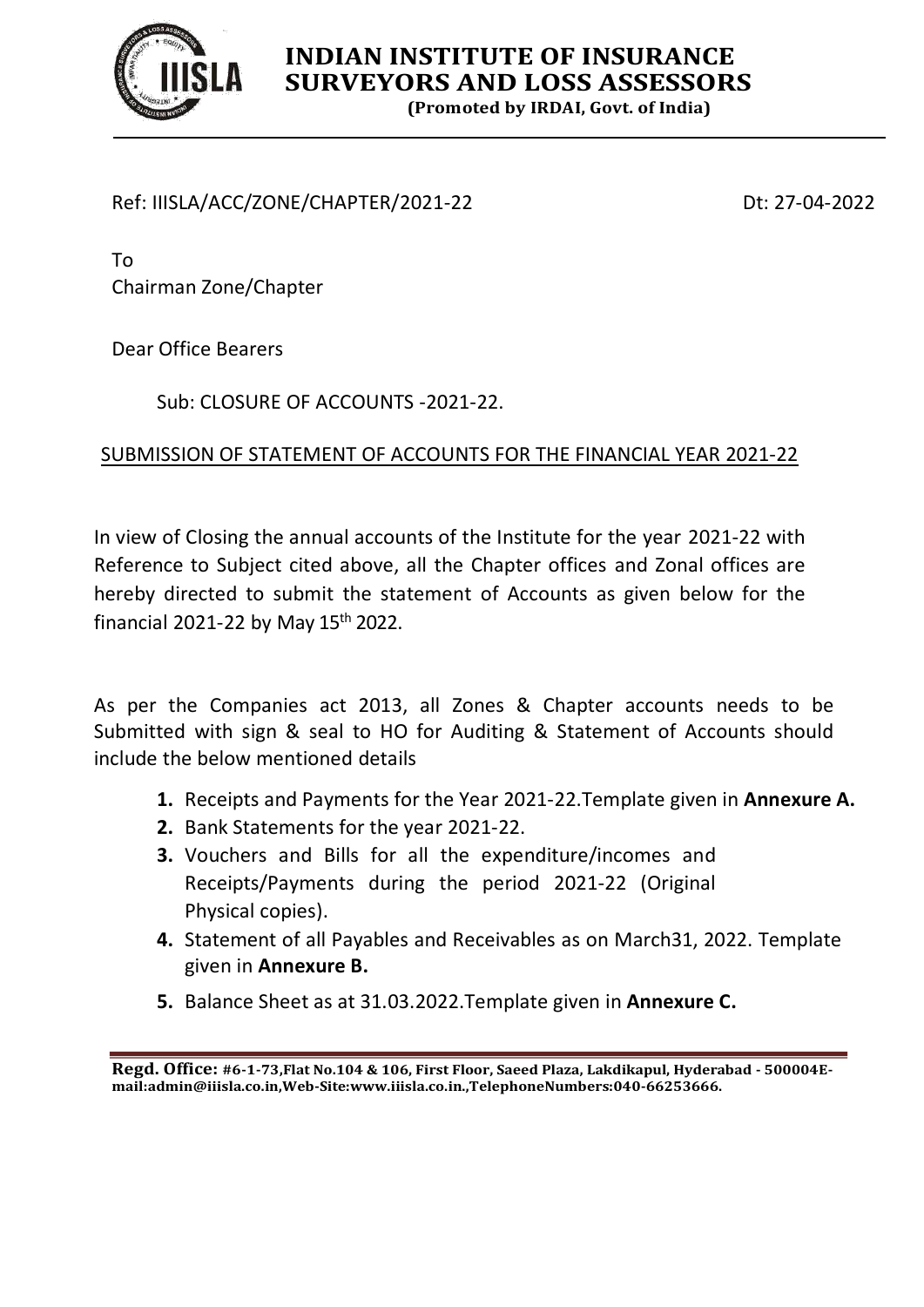

**(Promoted by IRDAI, Govt. of India)**

**Please note that Chapters / Zones who has conducted seminar / Training program during FY 2021-2022 are requested to submit Seminar / Training Invoices, Bills & Vouchers ( Original Physical copies ) along with balance sheet for auditing at HO.**

The above-mentioned statements should reach the corporate office positively by May 15<sup>th</sup>, 2022.The Statements should be sent in a Sealed Envelope **ONLY** to the below mentioned address:

**Indian Institute of Insurance Surveyors and Loss Assessors (Accounts Department) Off: 104 & 106, First Floor, D No: 6-1-73, Lakadikapul, Hyderabad- 500004 (TS). Contact No: 040-23261072/1073.**

In the interest of the Chapter/Zone a confirmation/acknowledgement shall be obtained from Admin Office for the receipt of the documents specified above failing which the responsibility for non-submission shall vest with the concerned Chapter/Zone office bearers.

**Please note that since the audit is under the Companies Act, 2013, even if the Zone/Chapter has not conducted any program or even if there is no transaction in the bank account, such chapter shall fill their nil transaction details in the attached template / format and get it submitted to HO.**

**For auditing the formats are a must with the respective Chapter Seal & Signature, even if with nil transaction.**

**Non compliance to this order/ notice and In-complete submission of formats will be treated as non-submitted.**

Thanking You For Indian Institute of Insurance Surveyors and Loss Assessors

Admin IIISLA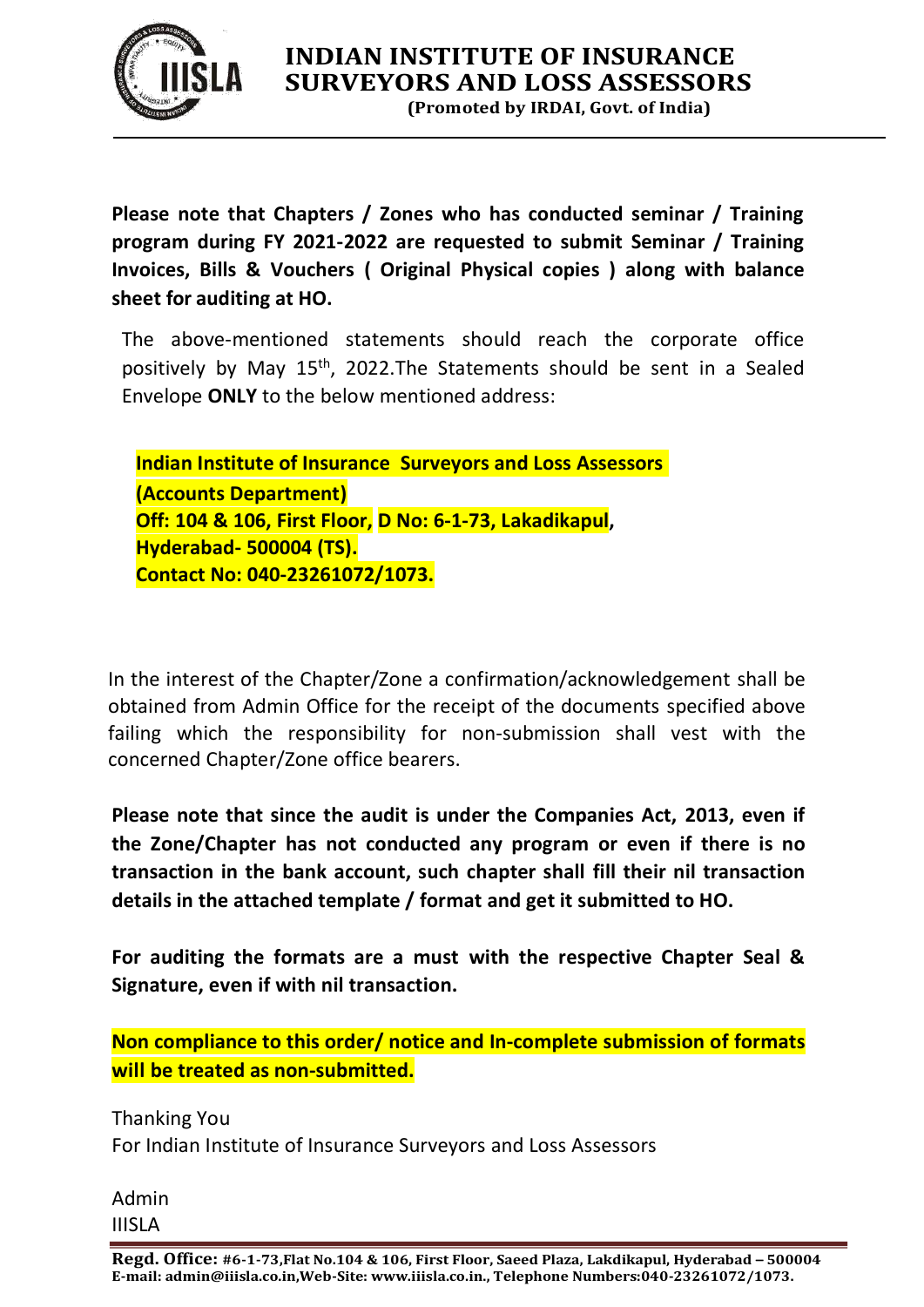#### Annexure– A

## **Format of Receipts and Payments Account**

| <b>Receipts</b>                              | Cash       | <b>Bank</b> | <b>Payments</b>                               | Cash       | <b>Bank</b> |
|----------------------------------------------|------------|-------------|-----------------------------------------------|------------|-------------|
| <b>Opening Balance</b>                       | <b>Xxx</b> | Xxx         | Payments made for                             |            |             |
| Received for                                 |            |             | Training Hall & Food                          |            |             |
| --Work Shops                                 |            |             | Seminars                                      |            |             |
| --Training                                   |            |             | Boarding & Lodging                            |            |             |
| --Seminars                                   |            |             | Salaries of Staff                             |            |             |
| --Donations                                  |            |             | Travelling                                    |            |             |
| --Sponsorships                               |            |             | <b>Rent of Office</b>                         |            |             |
| --Interest, if Any                           |            |             | Stationery                                    |            |             |
| --Others (mention the<br>details of Receipts |            |             | Postage & Courier                             |            |             |
|                                              |            |             | <b>Other Admin Costs</b>                      |            |             |
|                                              |            |             | (Mention<br>the<br>details<br>οf<br>Payments) |            |             |
|                                              |            |             | <b>Closing Balance</b>                        | <b>Xxx</b> | <b>Xxx</b>  |
| Total                                        | Xxx        | <b>Xxx</b>  | Total                                         | Xxx        | <b>XXX</b>  |

**Note: Income & Expenditure Account may been closed to the financial statement at the choice of the Branch/Zone**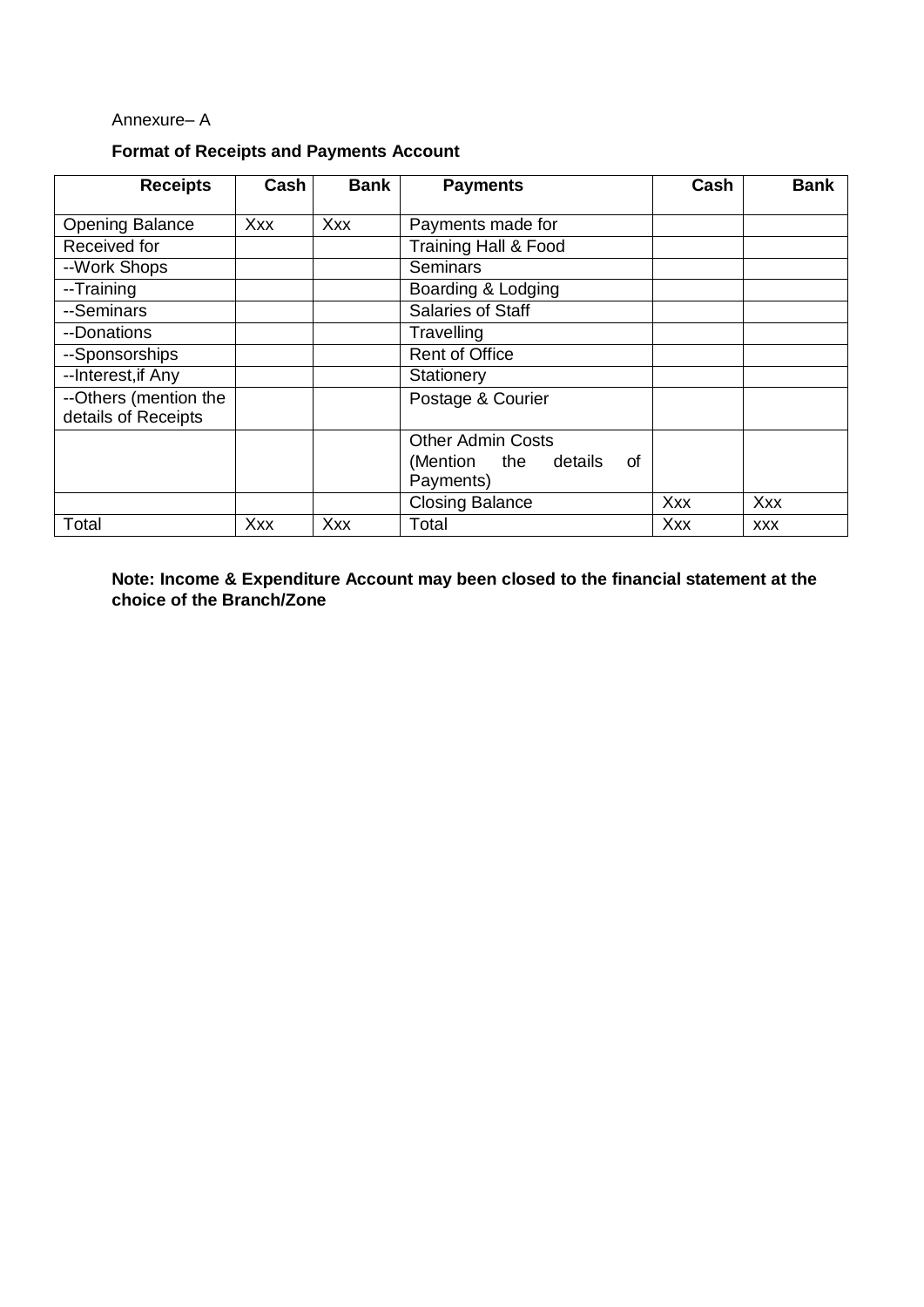#### Annexure– B

### **Details of Outstanding Payables as at March 31, 2022 (Including admin costs such as Salary, Rent Payable)**

| Date of Transactions   Description | Transaction | of   Name of the Party | l Amount |
|------------------------------------|-------------|------------------------|----------|
|                                    |             |                        |          |
|                                    |             |                        |          |

#### **DetailsofOutstandingReceivablesasatMarch31,2022**

| Date of Transactions   Description | Transaction | of   Name of the Party | l Amount |
|------------------------------------|-------------|------------------------|----------|
|                                    |             |                        |          |
|                                    |             |                        |          |

**Note: Effort should have been made to liquidate any advances and/or liabilities before 31.03.2022.**